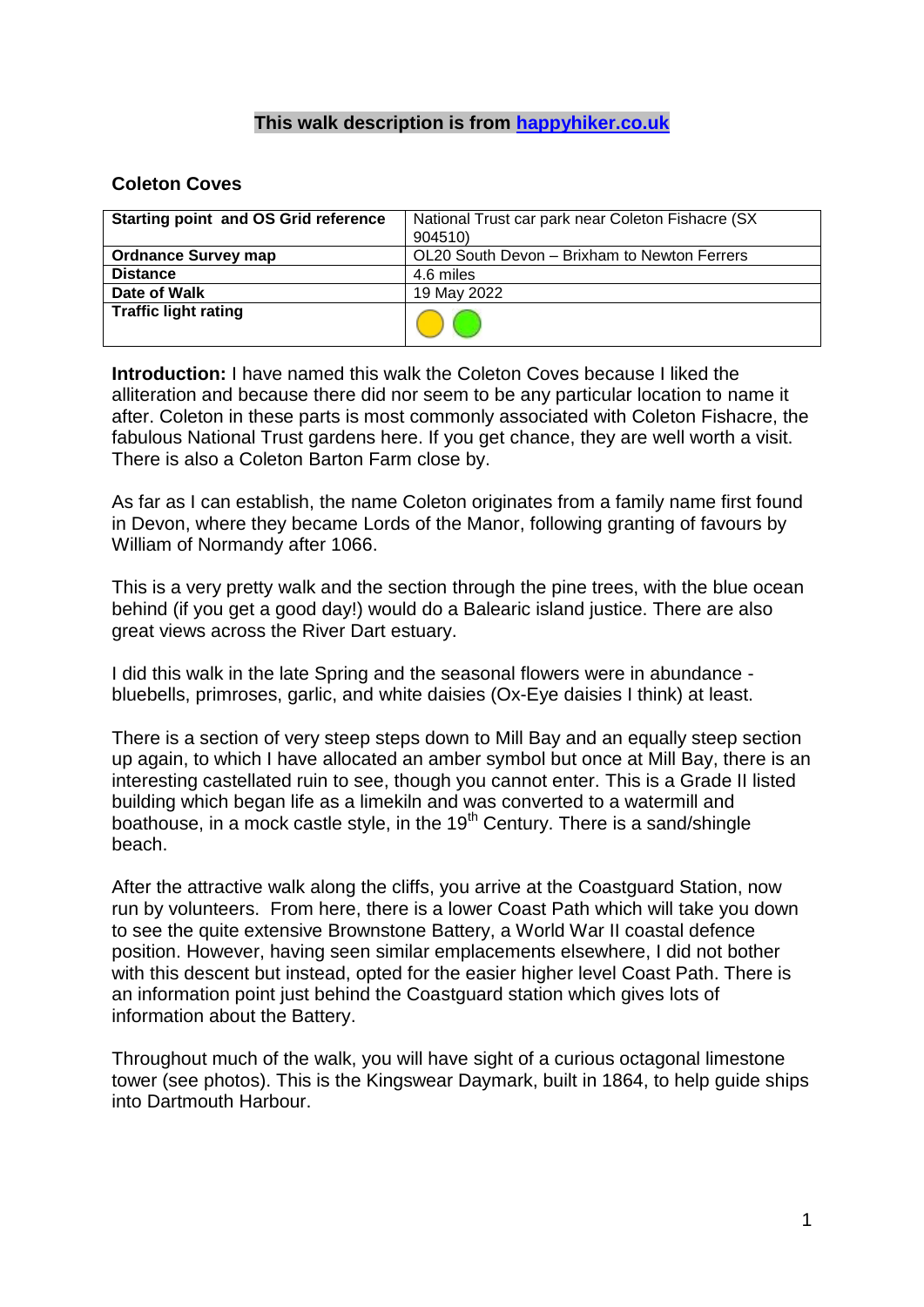A useful aspect of this walk is that it can easily be shortened or lengthened, because if you look at the OS map, there are various paths/lanes radiating out round the headland, from around Coleton Barton Farm.

The walk starts in a National Trust car park close to the entrance to Coleton Fishacre. The chances are you will arrive via the A379, either from the Kingswear ferry or from the Torbay direction. Follow the National Trust signs for Coleton Fishacre. As you approach its entrance, turn right and follow the lane for a quarter of a mile to the car park.

**Start:** Exit the car park (SX 904510) back on to the lane and turn left. Ignore the footpath leaving the car park by the information board.

Follow the lane, arriving at a three way fingerpost. Continue down the tarmac lane following the fingerpost for "Kingswear 1½ miles".

Pass the National Trust holiday cottage Higher Brownstone and immediately after it, turn right to follow its boundary wall, along a double concrete track.

Just past another National Trust holiday cottage, (Crocker's Cottage) keep straight ahead following the yellow arrow.

After a fairly steep section, the path bottoms out and you come to a phone box. Turn left here following a public footpath fingerpost.

At the road junction, turn left following a fingerpost for "Kingswear ¾" (SX 894507).

Just after the second lay-by, look for a fingerpost on the left (SX 892505) for "Coast Path" and "Inner Forward Point 1¼ miles". Turn left here. There is also a bronze plaque about Warren Woods.

There now begins a long descent down many steps. You cross a private drive by a cattle grid. Continue down yet more steps.

Eventually, at the bottom of the steps, arrive at a walkers' gate. Continue through this to follow the coastal path. However before doing so, it is worth going through the five bar gate on the right to visit the cove and the old 'castle-like' mill building.

Through the walkers' gate, climb a broad drive and just before a gate with a "Private no Public Right of Way", turn left to follow the Coast Path fingerpost, climbing yet more steps.

The route of the coast path is well marked and obvious. Follow it through the woods to Inner Froward Point and the cove, until you get to the Coastguard lookout point. From here, there is a lower Coast Path which will take you down to see the Brownstone Battery if you wish.

For the higher level route, take the drive from the Coastguard station, following the fingerpost for "HG Brownstone Car Park 1 mile". Just before the gate into the